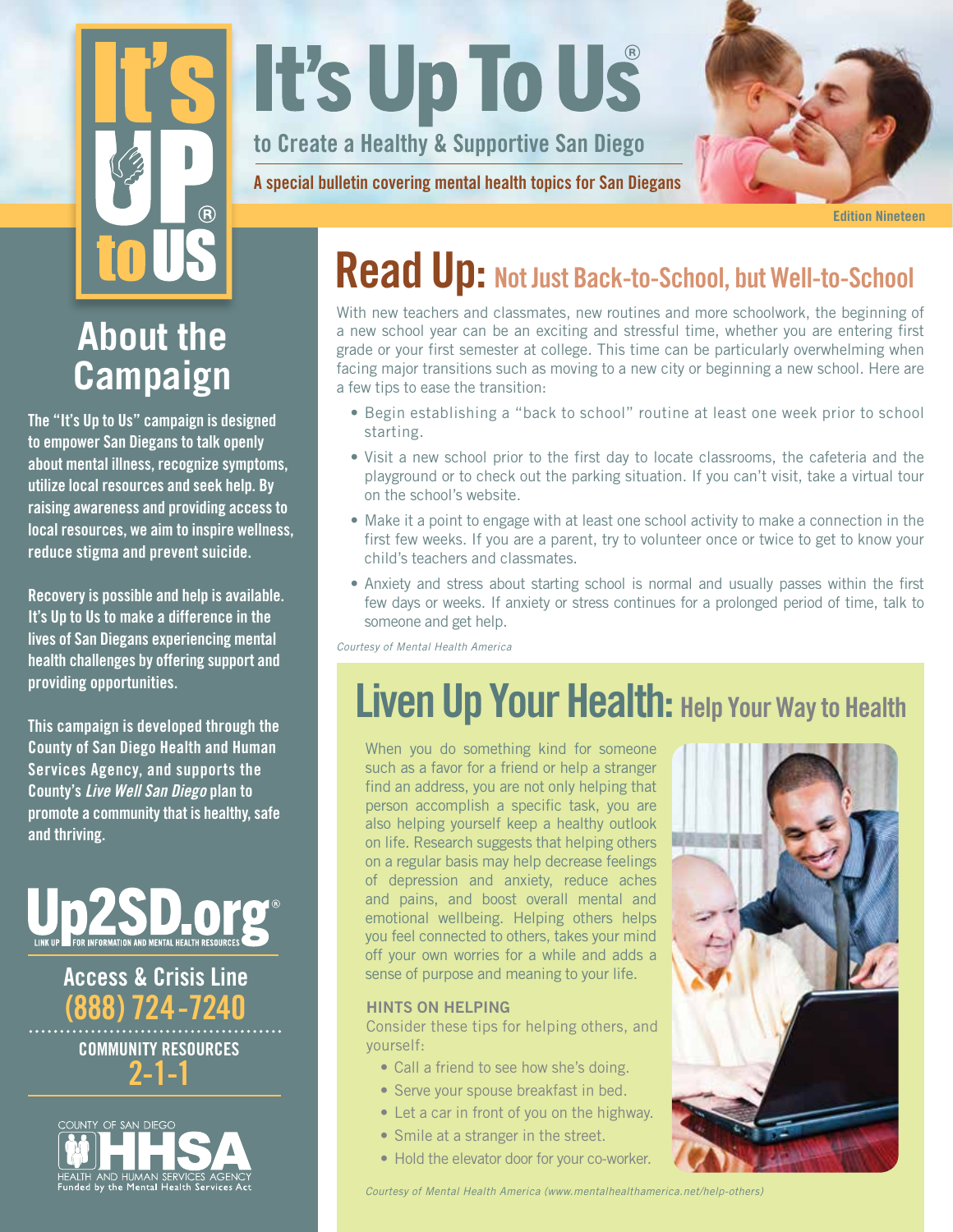Did You Know? Suicide is one of the leading causes of death in San Diego County. Pain isn't always obvious. Know<br>Did You Know? the signs, Find the words to offer help. Reach out to local resources, www.suicideispreventable the signs. Find the words to offer help. Reach out to local resources. www.suicideispreventable.org

# Growing Up: Youth Empowerment Programs Promote Overall Wellness

Youth empowerment programs foster positive personal traits and meaningful community relationships. Research suggests that young people who engage in these types of programs and activities develop higher self-esteem and become more resilient and confident, all of which support mental wellness.



*Mira Mesa High School students won third place for their film Lost and Found and were recognized at NAMI San Diego's Directing Change film screening in April 2015.*

### **THE FOLLOWING IS A LIST OF LOCAL YOUTH LEADERSHIP PROGRAMS:**

### **FUTURE BOSS**

Future Boss offers San Diego County high school seniors the opportunity to develop successful leadership skills during a week-long training and student competition organized by the California Foundation Fund.

*www.futureboss.org* 

### **YMCA YOUTH AND GOVERNMENT/YMCA OF SAN DIEGO COUNTY**

The Youth and Government program allows youth to role-play leadership positions within the California State Legislature and state court system.

*www.ymca.org*

### **DIRECTING CHANGE PROGRAM AND FILM CONTEST**

Open to high school students and youth up to age 25, this program encourages young people to create 60-second films about suicide prevention and mental health and use their films to raise awareness of these important issues.

*www.directingchange.org*

# Get Up and Participate: Register, Walk and Get Trained for Suicide Prevention

It's Up to Us to help make a difference in the lives of our friends, family and community members who are experiencing mental illness or a loss from suicide. Offer support to those who have lost someone to suicide or participate in a workshop to learn how to recognize the warning signs of suicide.

### **REGISTER AND WALK**

Out of the Darkness Community Walk (usually in October) http://www.afsp.org/sandiego

Save a Life San Diego Community Walk (usually in November) http://savealifewalk.kintera.org

National Alliance on Mental Illness San Diego 5K (usually in April) http://www.namisandiego.org/nami-san-diego-county-walk/

### **GET TRAINED: QPR**

Question, Persuade and Refer (QPR) gatekeeper trainings for suicide prevention are available for FREE in San Diego County. QPR is designed to give members of the general public the basic skills necessary to help someone that may be contemplating suicide. As CPR is for the heart, QPR is for the mind. In a one-hour workshop, individuals learn to recognize warning signs, what questions to ask and how to offer hope and help. To sign up or to schedule a group workshop, email lcayanan@sdchip.org or *www.spcsandiego.org*.

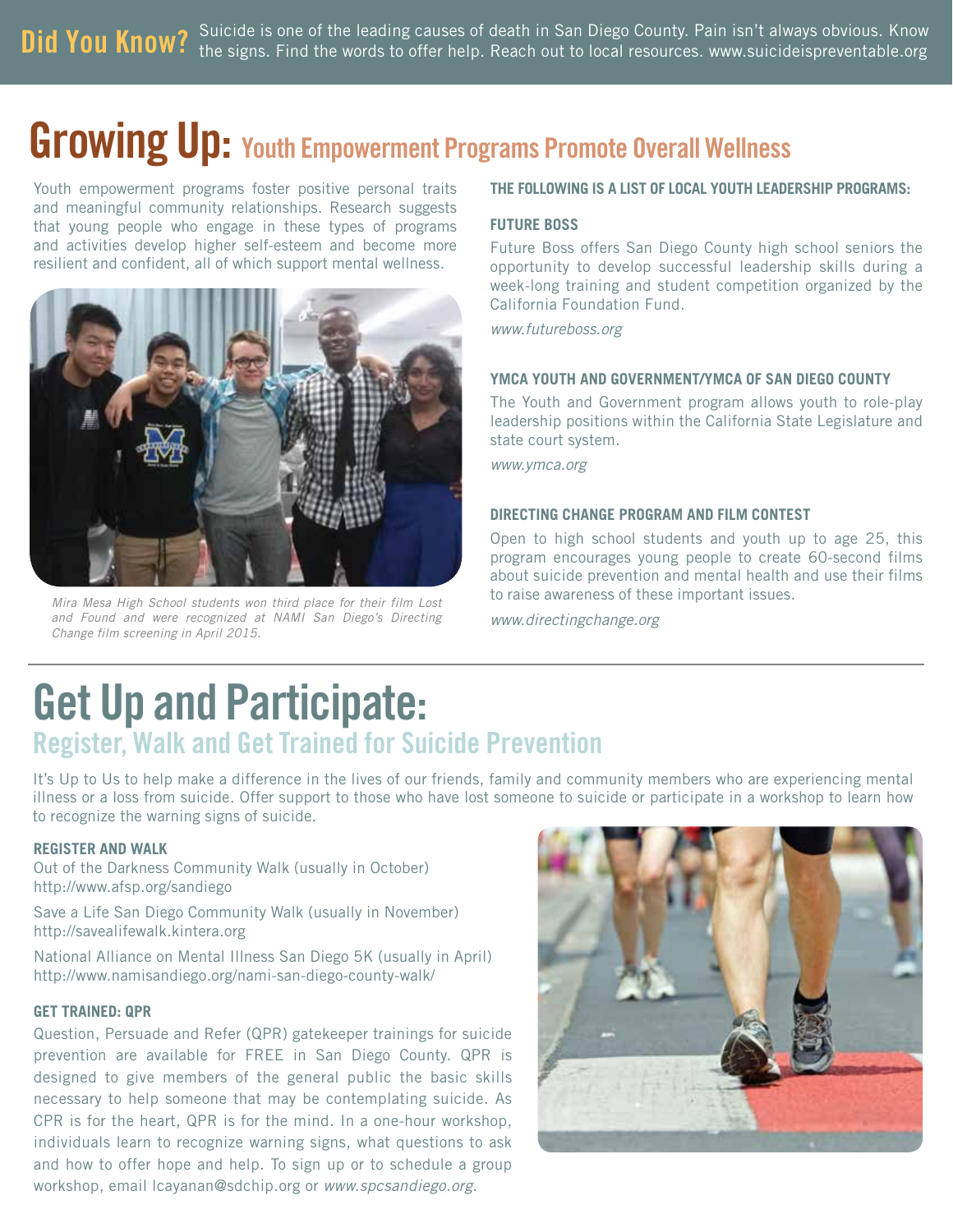# Listen Up: Evelyn's Story

Struggling with hardships such as abuse, stigma and discrimination, homelessness or traumatic memories can be difficult. But life can get better. Connecting with the right people, finding inner strength and tapping into local programs can make all the difference. Visit Up2SD.org to view personal story movies created by San Diegans to inspire, offer hope and challenge stereotypes.

As far back as I can drift in my memory, I was the over-achiever, the star athlete, exceeding all obstacles that came my way. I was the strong one, the one everyone relied on. I was a 4.0 honor student and the captain of my varsity soccer team. But what were the reasons I'd break down crying when the wind would blow through my body? Why was I cutting and popping pills to cope? Why did I feel so alone and lost? I was lost, confused, wanting something: someone to love me. With a heart in too many pieces to recognize its true form, two women found a piece and took a chance to approach me–me, the one who fell through the cracks. These two women are the light behind my rain clouds. I owe these two women my life. Unconditional and healthy love is attainable. Find someone you trust…there is hope. – Evelyn



*To view Evelyn's personal story video or for mental health information, visit Up2SD.org*

# Shine a Light On...

### Bipolar Disorder

Bipolar disorder is a medical condition that causes a person to experience extreme highs (mania) as well as extreme lows (depression). It typically begins during late adolescence. During a manic episode, a person's mood is excessively high, irritable or aggressive, and he or she may engage in unusually risky or impulsive behavior. During a depressive episode, a person may feel sad, withdraw from friends and family and lose interest in previously enjoyable activities. While bipolar disorder may have genetic causes, symptoms may be triggered by extreme stress, sleep disruption or drug and alcohol use. In addition to counseling and medication, successful management of bipolar disorder includes a healthy lifestyle of exercise, sleep and good nutrition. Effective coping skills and a support network are also beneficial.

*Courtesy of ULifeline (www.ulifeline.org) and the Depression and Bipolar Support Alliance (www.dbsalliance.org)*

## Support Mental Health and Suicide Prevention Awareness

Connect with the "It's Up to Us" campaign for inspirational messages, educational facts, local resources, information on symptoms of mental illness, warning signs of suicide, updates on mental health and prevention efforts and more!

**Continue the conversation here:**



**Facebook:** www.facebook.com/up2sd



**Pinterest:** www.pinterest.com/up2sd

**YouTube:** www.youtube.com/user/up2sd

# Prefer Paperless?

**To view this campaign bulletin online or download as a PDF, visit: www.Up2SD.org/connect/bulletins**